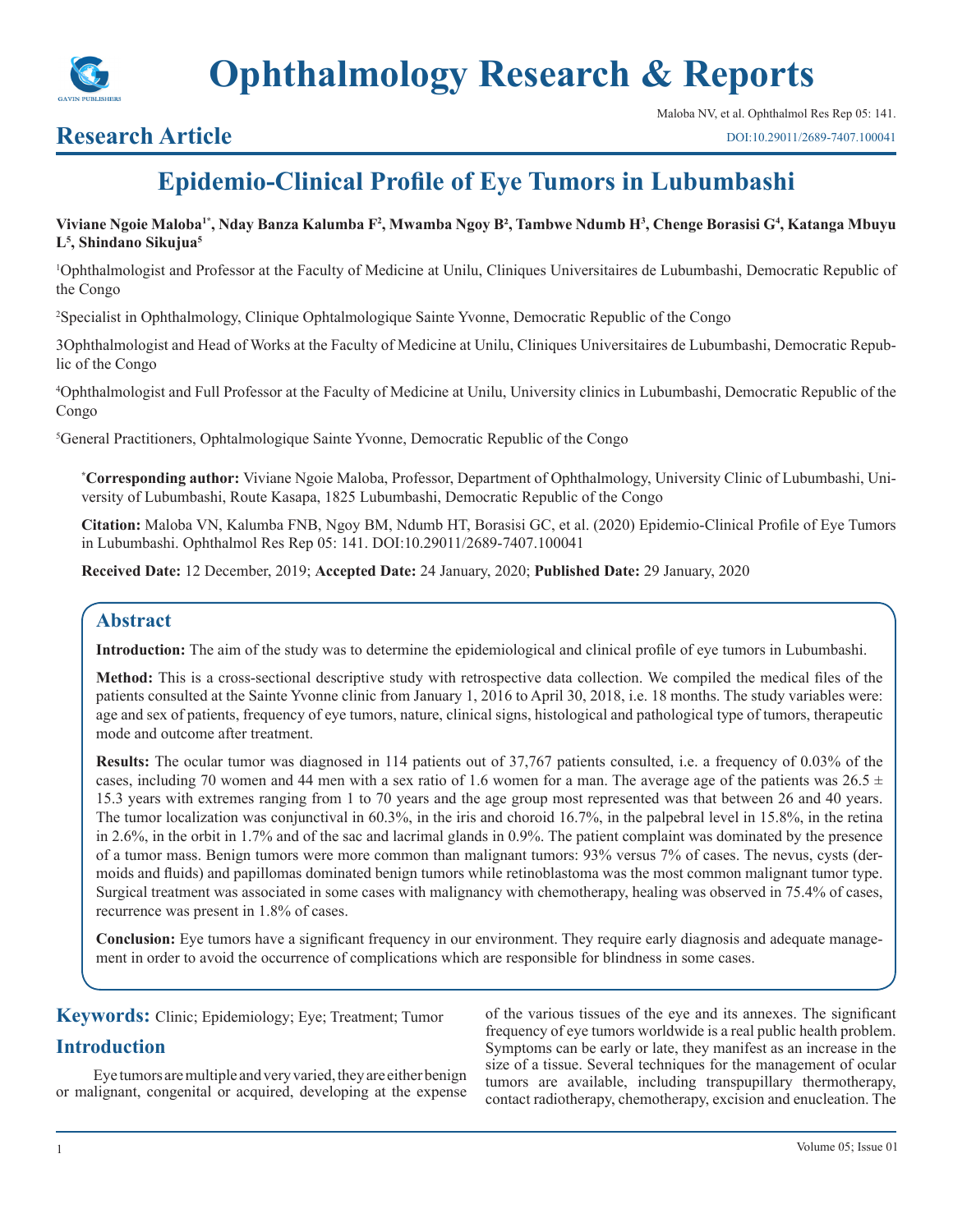prognosis after treatment is often favorable but untreated certain eye tumors have a significant impact on the visual prognosis, they can lead to the death of the patient [1,2].

Several studies on the development of the epidemiological profile of eye tumors have been carried out worldwide. The French society of ophthalmology held a congress in 2010 on a retrospective study of 89 cases of ocular tumors collected between January 2005 and February 2005 and which concluded that the average age of diagnosis was 41 years, without predominance of sex; the circumstances of discovery are dominated by the presence of a tumor mass in 60% of the cases, exophthalmos was present in 28%, the tumors were malignant in 62% of the cases and the most frequent etiology was conjunctival tumors in 13 of the cases. The treatment consisted more in the removal of the mass and the progress was good in the majority of the cases but a mortality of 50% of the patients was recorded for retinoblastomas [3].

Other studies in different cities in African countries report a significant frequency of eye tumors. Vonor, et al. recorded 45 cases of eye tumors over a period of three months in a study conducted in Lomé [4], Mendimi, et al. reported 95 cases in Yaoundé, the average age of diagnosis varied between  $28.18 \pm 20.35$  years [5]. In Nigeria (in Benin city) l AKPE, et al described the average age of diagnosis of ocular tumors  $30.9 \pm 15.9$  years with extremes of 2 years and 64 years, the most frequent localization was conjunctival and the tumors were malignant in 49.5% of cases [6]. Poso, et al. Found 164 cases of malignant tumors with a mean age of  $24.6 \pm$ 21.4 years at the time of diagnosis, the sex ratio being 1.5 men per woman [7]. The lack of data available in Lubumbashi motivated this research. The general objective of this study was therefore to determine the epidemiological and clinical profile of ocular tumors in our environment.

## **Methodology**

This descriptive and transversal study with retrospective data collection concerned 114 complete medical files of the patients in whom a diagnosis of ocular tumor was retained; over a period from January 2016 to April 2018, i.e. 28 months. Our research was carried out at the Sainte Yvonne Ophthalmological Clinic in the city of Lubumbashi. This clinic welcomes patients with eye problems from the seven communes of the city of Lubumbashi and those from surrounding villages. The variables of our study were the age, the sex, the circumstances of discovery, the side reached, the site of the tumor, the paraclinical examinations carried out, the nature and the histological type of the tumor, the type of treatment and the evolution after treatment. The statistical tests used were: the percentage, the mean, the sex ratio, the standard deviation for the interpretation of the results.

## **Results**

#### **Sociodemographic Data**

#### **Frequency of Tumor Compared to Other Ocular Pathologies**

At the end of our study, we retained 114 medical files of the patients in whom the diagnosis of ocular tumor was retained out of the 37,767 patients consulted, i.e. a prevalence of 0.3% of cases.

#### **Patient Gender**

Among the 114 patients we noticed that the majority of subjects were women, 70 cases out of 114 or 57.9% and the remaining 44 or 42.1% were men with a sex ratio of 1.59 women for a man (Figure 1).



**Figure 1:** Distribution of patients by sex.

#### **Age of Patients**

The most represented age group in our sample was between 26 and 40 years old, 41.2% of cases followed by that between 10 and 25 years' old which represented 26.3% of cases. The mean age was  $26.5 \pm 15.31$  years, the oldest patient was 1-year-old and the oldest patient was 70 years old (Table 1).

| Age (Year) | <b>Frequency</b> | Percent |
|------------|------------------|---------|
| <10        |                  | 17.5    |
| $10 - 25$  |                  | 26,3    |
| $26 - 40$  |                  |         |
| $41 - 55$  |                  |         |
| > 55       |                  |         |

**Table 1:** Distribution of patients according to age groups.

## **Clinical Data**

#### **Circumstances of Discovery**

(Table 2) shows that 72.9% of patients had a mass in the eye as their main complaint; 24.6% of patients complained of a blemish in the eye.

| <b>Discovery Circumstance</b> | Frequency | Percentage |
|-------------------------------|-----------|------------|
| Asymptomatic                  |           | .8         |
| Mass or growth                |           |            |
| Pain                          | 20        |            |
| Redness                       |           | 15,8       |
| Spot in the eye               |           | 24.6       |
| <b>TOTAL</b>                  |           |            |

**Table 2:** Distribution of patients according to the circumstances of discovery.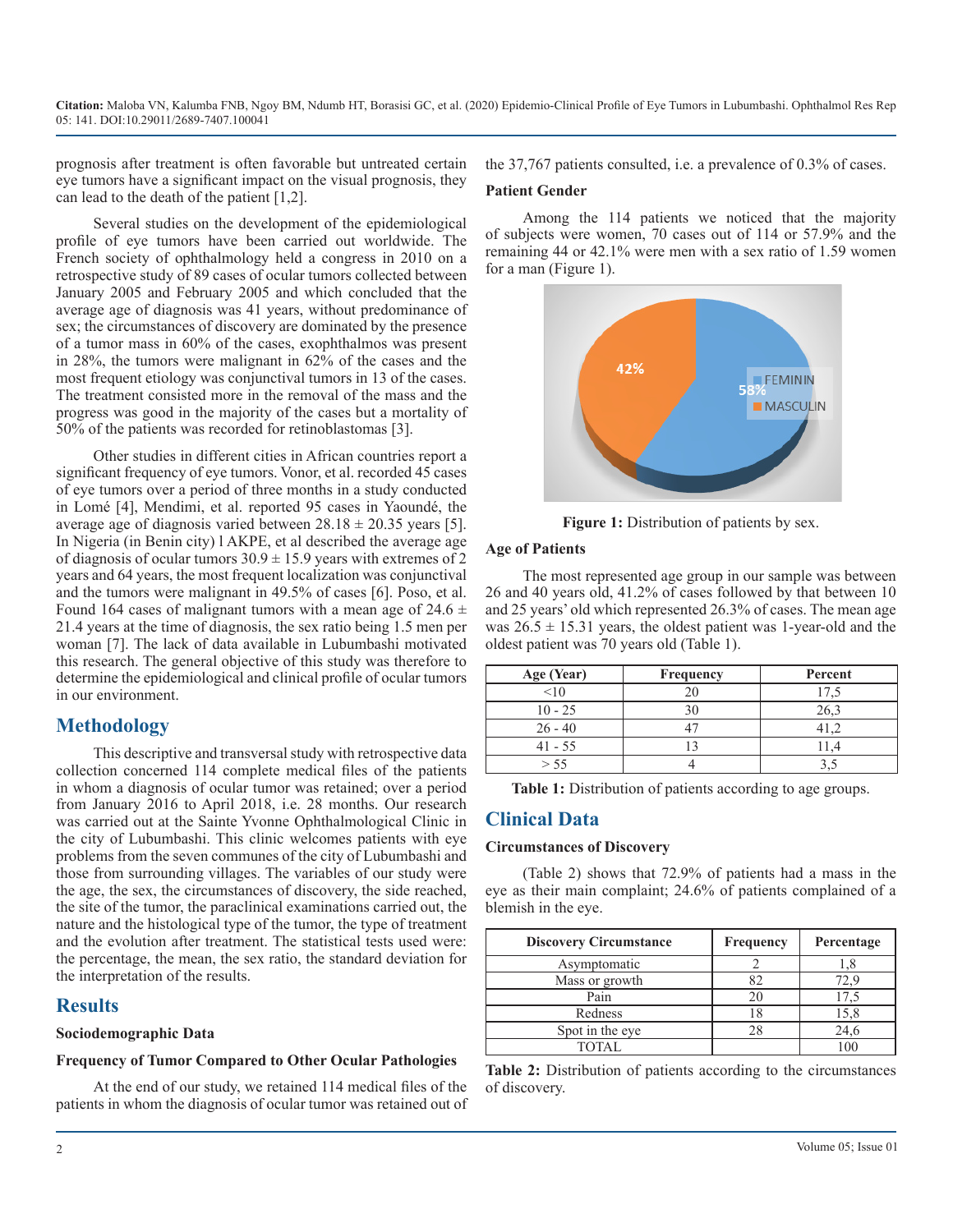#### **Side of the Affected Eye**

It is clear from (Table 3) that the difference in the side reached between the right eye and the left eye was not too significant but with a slight predominance on the right side. 6.1% of cases had both eyes.

| Side of the Affected Eve | Frequency | Percentage |
|--------------------------|-----------|------------|
| Right eve                |           |            |
| Left eve                 |           |            |
| Right eye and left eye   |           |            |
| Undetermined             |           |            |
|                          |           |            |

**Table 3:** Distribution of patients according to the side of the affected eye.

#### **Tumor Site**

The most frequent site of ocular tumors in our series was the conjunctiva and the limbus with 60.5% of the cases, followed by the eyelids 16.7%, then the retina 2.6%, the orbit 1.8% and finally and the lacrimal gland 0.9% (Table 4).

| <b>Seat of the Tumor</b>                | Frequency      | Percentage |
|-----------------------------------------|----------------|------------|
| Conjunctiva / Limbe                     | 69             | 60,5       |
| Iris / Choroid / Ciliary body<br>(uvea) | 19             | 16,7       |
| Eyelid                                  | 18             | 15,8       |
| Retina                                  | 3              | 2,6        |
| Orbit                                   | $\mathcal{D}$  | 1,8        |
| Lacrimal glands                         |                | 0.9        |
| Undetermined                            | $\mathfrak{D}$ | 1,8        |
| <b>TOTAL</b>                            | 114            | 100        |

**Table 4:** Distribution of patients according to the site of the tumor.

#### **Histological Type**

The most frequent histological nature was the nevus, it represented 25.44% followed by cysts, more than half of which were dermoid cysts 11.40% and 10.53% were liquid cysts, then we had Papillomas 10.53 % and finally the Retinoblastomas which represented only 3.51% (Table 5).

| Histological Type | Frequency | Percentage |  |
|-------------------|-----------|------------|--|
| birthmark         | 29        | 25,4       |  |
| Dermoid cyst      |           | 11,4       |  |
| Fluid cyst        | 12        | 10,5       |  |
| papilloma         | 12        | 10,5       |  |
| retinoblastoma    |           | 3,5        |  |
| Undetermined      |           | 38,6       |  |
| TOTAL.            |           | 100        |  |

#### **Nature of Tumor**

(Table 6) shows that benign tumors were the most frequent and represented 93% and 7% were malignant tumors.

| Nature of tumor | Frequency | Percentage |  |
|-----------------|-----------|------------|--|
| Benign tumor    | 106       |            |  |
| Malignant tumor |           |            |  |
| $\Gamma$ ota i  |           |            |  |

**Table 6:** Distribution of patients according to the nature of the tumor.

#### **Histological Type and Nature of Nature**

The most common histological types of benign tumors were nevus followed by fluid and dermoid cysts. Malignant tumors were represented by retinoblastomas which occupied 50% and the remaining 50% were undetermined (Table 7).

| <b>Type Hist.</b> | <b>Dermoid Cyst</b> | <b>Fluid Cyst</b> | <b>Naevus</b> | Papilloma | <b>Retinob</b><br>lastoma | Undetermined | <b>Total</b> |
|-------------------|---------------------|-------------------|---------------|-----------|---------------------------|--------------|--------------|
| benign            | 13                  | 12                | 29            | 12        |                           | 40           | 106          |
| malignant         |                     |                   |               |           |                           |              |              |
| total             | 13                  | $\overline{1}$    | 29            | 12        |                           | 44           | 114          |

**Table 7:** Distribution of the nature of the tumor in relation to their histological type.

#### **Histological Type and Age**

In the age group of less than 10 years all histological types of tumors were represented and among them 100% of retinoblastomas. In the 10 to 25-year-old group we had more nevus and cysts, in the 26 to 45-year group we had more papillomas. In the group of 46 to 55 years most of the tumors had not been identified but the remainder were represented by the nevus and finally in the section of more than 55 years the cysts and the nevus were met (Table 8).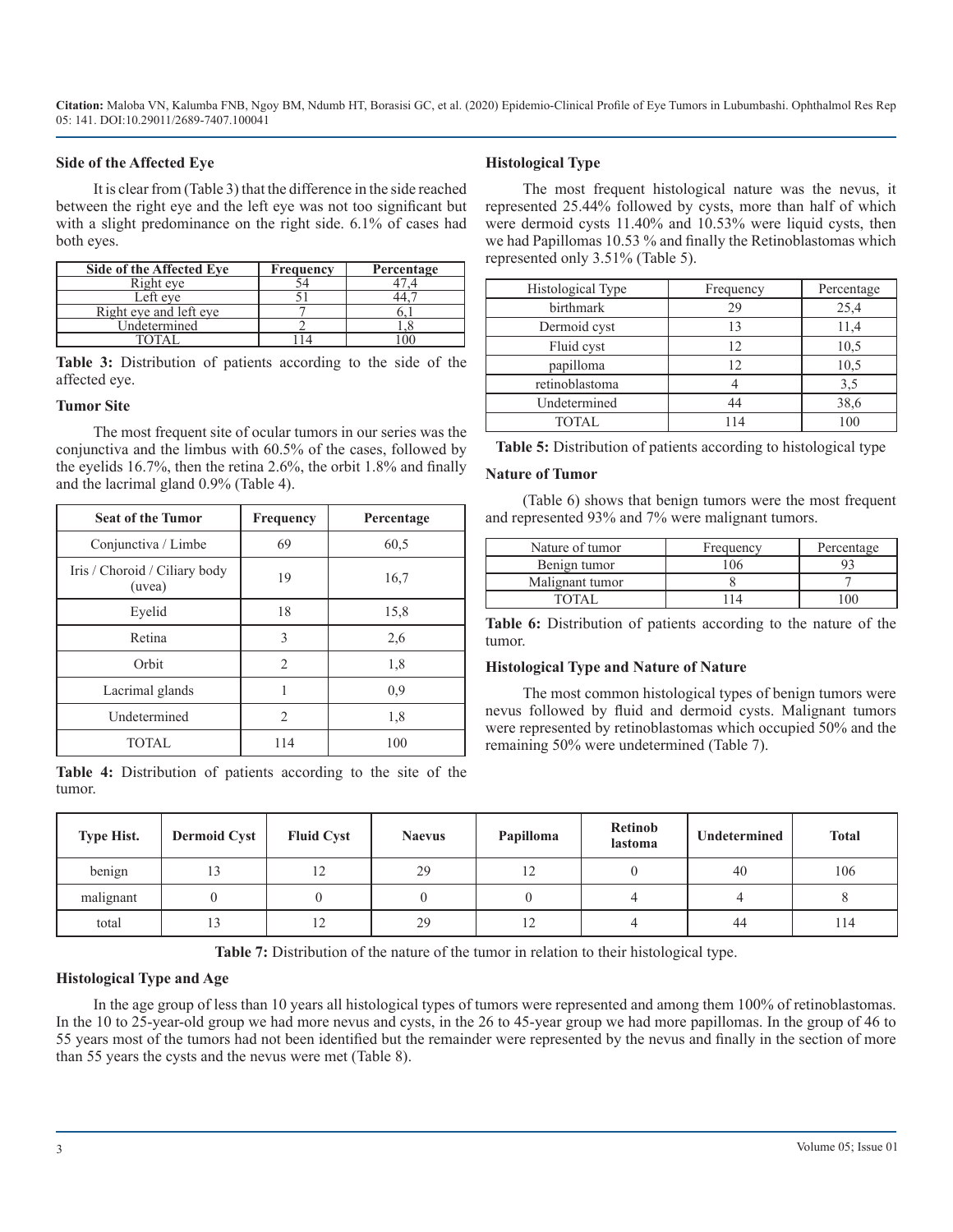| Type Hist. Age<br>(Year) | <b>Dermoid Cyst</b> | <b>Fluid Cyst</b> | <b>Naevus</b> | Papilloma | Retinoblastoma | Undetermined |
|--------------------------|---------------------|-------------------|---------------|-----------|----------------|--------------|
| $\leq 10$                |                     |                   |               |           |                |              |
| $25-Oct$                 |                     |                   |               |           |                | 10           |
| $26 - 45$                |                     |                   |               | 10        |                | 25           |
| $46 - 55$                |                     |                   |               |           |                |              |
| $>55$                    |                     |                   |               |           |                |              |

**Table 8:** Distribution of histological types according to age groups.

#### **Histological Type and Sex**

Among the tumors that have been identified in men, the most common tumor is the cyst and in women it is the nevus (Table 9).

| <b>Type Hist. Sex</b> | <b>Dermoid Cyst</b> | <b>Fluid Cyst</b> | <b>Naevus</b> | Papilloma | Retinoblastoma | Undetermined | Total |
|-----------------------|---------------------|-------------------|---------------|-----------|----------------|--------------|-------|
| Female                |                     |                   | 20            |           |                |              | 00    |
| Male                  |                     |                   |               |           |                | 1 Q          | 48    |
| TOTAL                 |                     |                   | 29            | ∸         |                | 44           |       |

**Table 9:** Distribution of histological types according to sex.

#### **Treatment and Evolution of Patients**

Simple excision was performed for cases of benign tumors. Note that chemotherapy was started before removing the malignant tumor, mainly retinoblastoma. All benign tumors had progressed well after surgical treatment. With the exception of one case of retinoblastoma recurring in one patient, the course of malignant tumors was indeterminate because the patients were transferred to the oncology center of university clinics for the continuation of chemotherapy and they were no longer returned to control.

## **Discussion**

At the end of our study, we retained that ocular tumors represented 0.3% of 100% of the patients who came for consultation during the study period. This percentage may be representative of the city of Lubumbashi because the Sainte-Yvonne clinic welcomes patients from all the municipalities of the city and is one of the largest reference ophthalmic centers in Lubumbashi.

#### **Socio-Demographic Aspects**

#### **Patient Age and Gender**

In our study, the average age of the patients was  $26.5 \pm 13.31$ years with extremes from 1 to 70 years. The most represented age group was that of 26 to 40 years (41.2%). In our study, women were more represented than men, 57.9% against 42.1% with an F / M sex ratio of 1.59 / 1.

Our results can be compared to those found by: Vonor, et al. in Togo [4] who had found an average age of  $30.9 \pm 15$  years with the extremes of 2-64 years, Mendimi, et al. in Cameroon [5] with an average age of 28.18 to 20.35 years with a predominance of those under 10 years. AKPE, et al. in Nigeria [6] published an average age of  $30.9 \pm 15.9$  years with the extremes of 2 to 64 years. The study by Poso, et al. in Kinshasa [7] published an average age of 24.6 years  $\pm$  21.4%, a predominance of the female sex with a sex ratio of 1.5 / 1. Levecq, et al. [8] found 50.9% of women against 49.1% of men, a sex ratio of 1.04 in favor of women, the average age at diagnosis being 52 years Traore, et al. [9] meanwhile found a male predominance with a sex ratio of 1.6 in a study conducted in Mali. Maimouna in Nigeria (thesis) in his study had found an average age of  $32.19 \pm 22.83$  years with extremes of 2 months and 89 years and the most represented class was that of patients over 50 years who occupied 22, 2%, the sex ratio was 1.5 in favor of men.

The results of this study showed that eye tumors are present at all ages, but they are more common in adults than in children. The variation of the most represented age range can be justified by the different criteria used for the preparation of the sample. The literature does not report any predominance of eye tumors in favor of a given sex for other studies such as Vonor, et al. in Togo [4] and Mendimi, et al. in Cameroon [5] which also found results without predominance of sex.

## **Clinical Aspects**

#### **Symptomatology**

In our study, we noticed that 50.88% of the patients had consulted for presence of a tumor mass in the eye, 16.7% of the cases for presence of a spot in the eye and 1.8% of case for exophthalmos. Other symptoms such as pain, redness and blurring of vision could be associated with this symptom. Our results join those of Vonor, et al. in Togo [4], those of Mendimi, et al. in Cameroon [5] where the circumstances of the discoveries were dominated by the presence of a tumor mass. The symptomatology